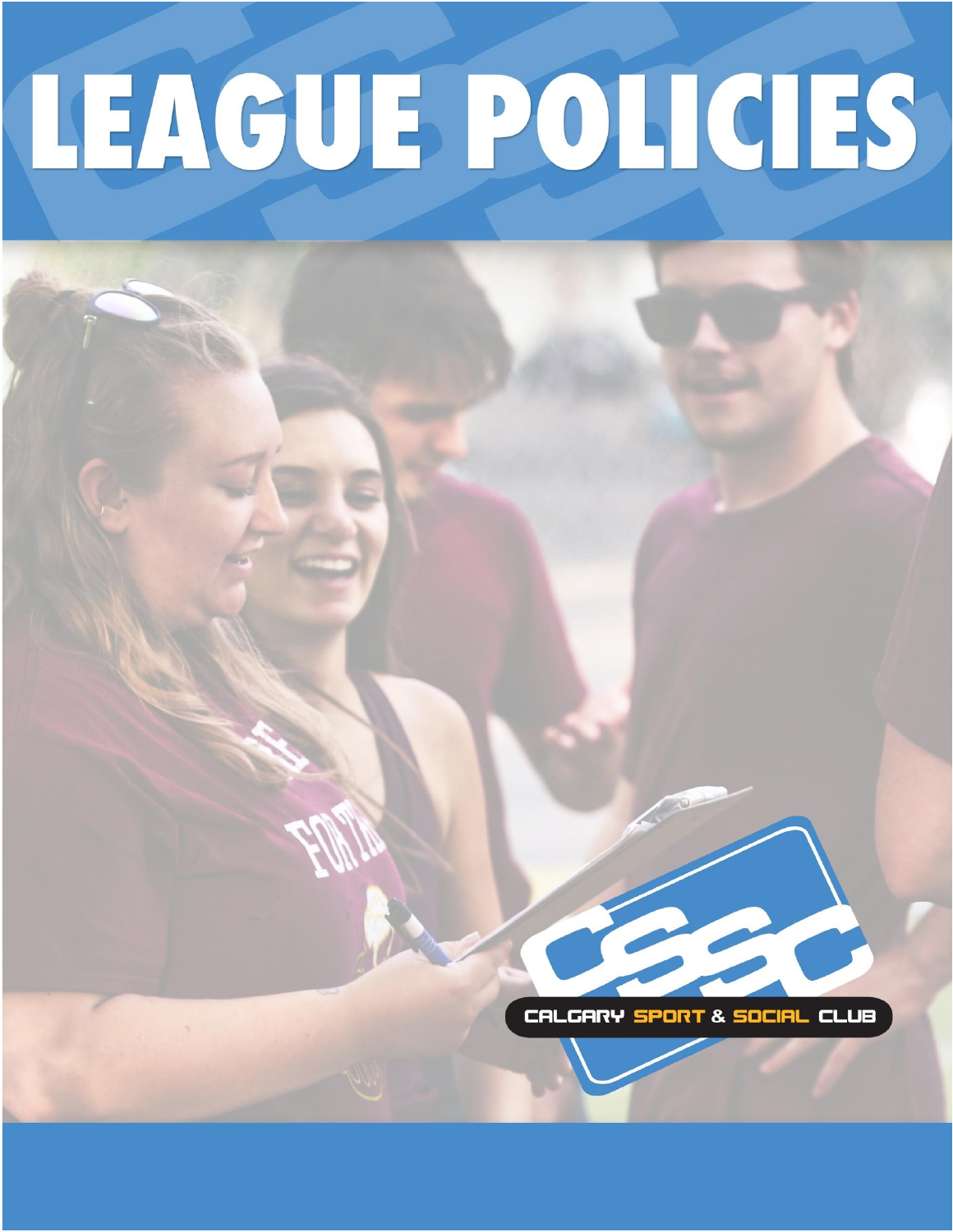# **CONTENTS**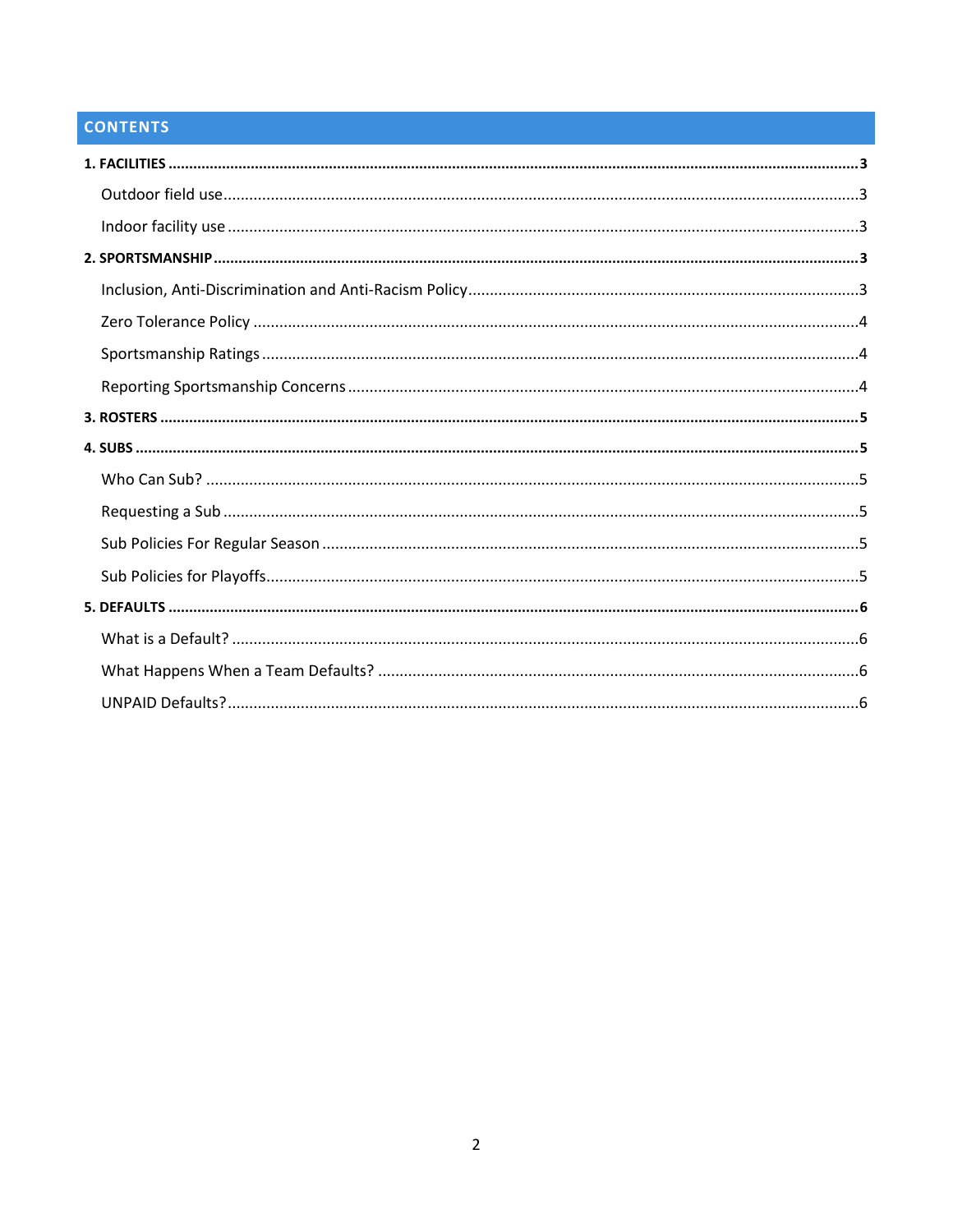# <span id="page-2-0"></span>**1. FACILITIES**

The CSSC rents all fields and facilities used for play. As tenants, players must respect the standards and rules of each field and facility. **Any player who causes the CSSC to receive a complaint regarding a field or facility rented by the CSSC will receive a \$100 fine and possible suspension or ejection from the League.**

# <span id="page-2-1"></span>OUTDOOR FIELD USE

- Please refer to the google maps for parking information; no parking in restricted areas or permitted zones
- Alcohol consumption and smoking are prohibited on any outdoor field or the surrounding parking lots
- Public urination on City fields will not be tolerated
- Dogs are NOT permitted on any playfield (Bylaw 23M2006 Section 15)
- All public by-laws apply when using a field, including; excessive noise, offensive language, littering, etc
- Be respectful to homeowners, community residents or anyone else who is sharing the surrounding area
- Players are responsible for all property damage that results from their actions, including vehicles

### <span id="page-2-2"></span>INDOOR FACILITY USE

- Alcohol and drugs are strictly prohibited inside any facility and in the parking lots
- Facility Operators and Caretakers should be treated with respect
- Hallways are off limits at schools; do not wander around the facility
- **Never** prop doors open
- Players are expected to clean up after themselves
- Players must wear clean, non-marking shoes
- Players are responsible for any deliberate property damage within a facility
- When the permit time is up, players must leave the building promptly

### <span id="page-2-3"></span>**2. SPORTSMANSHIP**

## **The CSSC encourages a fun-first, winning-second attitude in all leagues. All players are expected to abide by the CSSC sportsmanship policies, including:**

- Controlling emotions and actions at all times
- Treating the facility, equipment, staff, and other players with courtesy and respect
- Avoiding retaliation under any circumstance
- Providing feedback in a constructive manner to the opposing team captain, and being open to feedback

### <span id="page-2-4"></span>INCLUSION, ANTI-DISCRIMINATION AND ANTI-RACISM POLICY

The Calgary Sport and Social Club (CSSC) recognizes that racism, discrimination, harassment, bullying, and violence is harmful to our community, not only for the group(s) targeted, but for all CSSC participants. The CSSC is committed to creating and maintaining a safe sport environment which is free of discrimination and harassment, where all individuals are treated with respect and dignity, can contribute fully and have equal opportunities. All CSSC participants are expected to uphold these values and actively maintain a sport environment that fosters respect, is anti-discriminatory, and actively anti-racist. Pleas[e click here](https://www.calgarysportsclub.com/sites/default/files/website-images/leagues/Inclusion-Policy-CSSC.pdf) to read our full CSSC Inclusion, Anti-Discrimination and Anti-Racism Policy.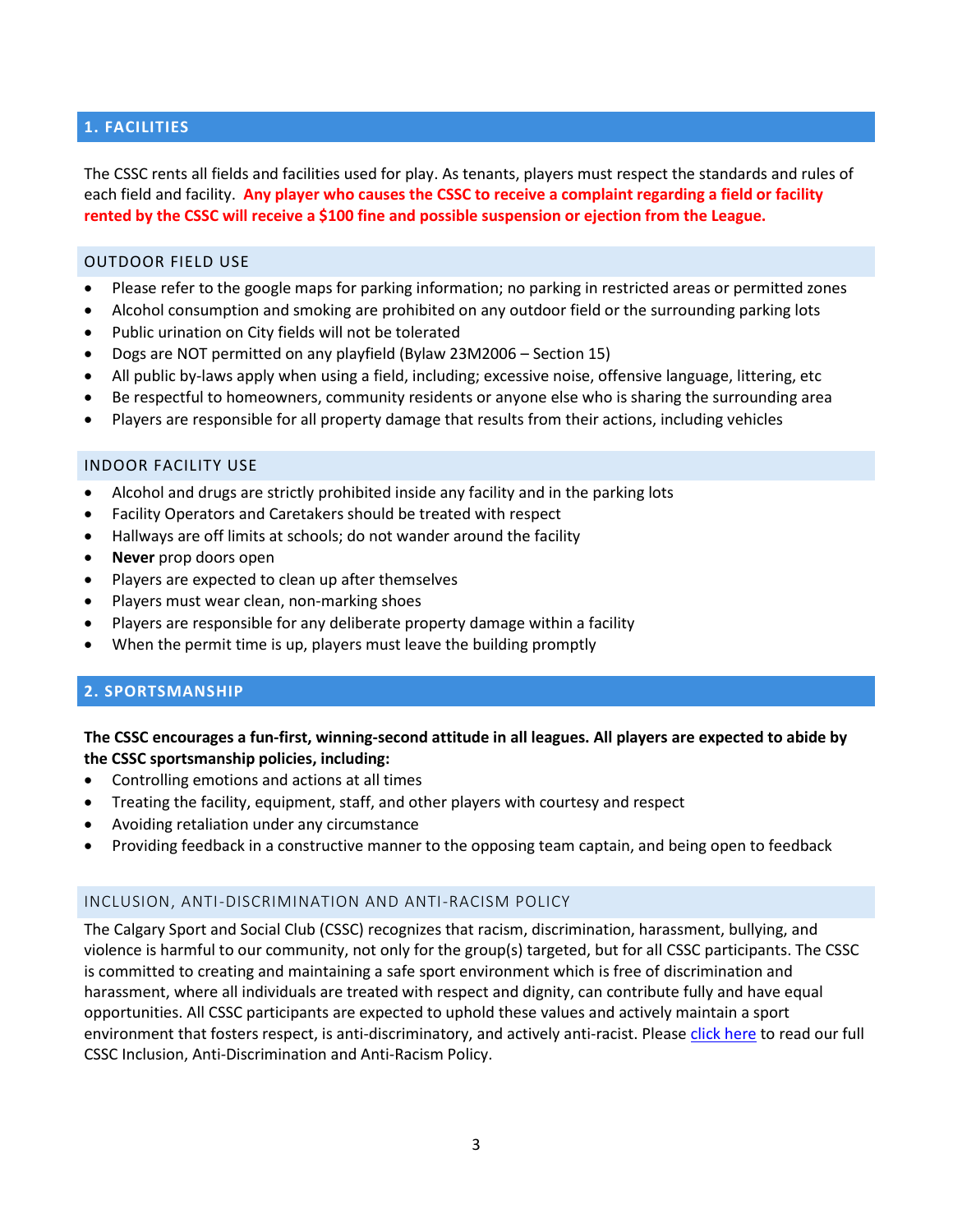# <span id="page-3-0"></span>ZERO TOLERANCE POLICY

CSSC Staff (including Games/Event/Beach Volleyball Coordinators) reserve the right to remove players immediately from a facility and/or league, tournament, or event if they are involved with any of the following acts toward a coordinator, facility staff, player, or spectator:

- Using racial, ethnic, homophobic, fatphobic, gendered, transphobic, sexist, sexual, disability or other slurs
- Swearing directly at another person
- Intentionally pushing, shoving, or making physical contact with another person
- Instigating and/or retaliating in an altercation
- Displaying disrespectful or threatening behavior

If a player is ejected due to unsportsmanlike play, they must vacate the facility immediately, inclusive of the parking lot.

# <span id="page-3-1"></span>SPORTSMANSHIP RATINGS

- Applicable for the following sports: Ball Hockey, Basketball, Dodgeball, Flag Football, Kickball, Multi-sport, Slo-pitch, Soccer, Squash, Ultimate
- Spirit points are handed out by the opposing team at the conclusion of every game
	- o *Recreational Division* Spirit points are added to a team's points earned from wins and ties, factoring into a team's total points
	- o *Recreational Plus*  Spirit points do not factor into a team's total points; however, they are used as the first tie-breaker in the standings
- Each team will be given a single rating from their opponent, combining two categories:
	- o **Accountability**  how responsible the other team was with regards to rules and calling fouls
	- o **Spirit** overall attitude and fun-first mentality of the team
- In Team Captain and Event Coordinator sports teams can receive a maximum of +1 or -1 spirit points in any given game assigned by the opponent
- In Games Coordinators sports Each team will be given three sportsmanship ratings per game; two points from the coordinator and one from the opponent for a maximum of +3 or -3

| <b>Rating</b> | <b>Explanation</b>                                                                                                                                             |
|---------------|----------------------------------------------------------------------------------------------------------------------------------------------------------------|
| $(+1)$        | The team was good and made a genuine attempt to call their own fouls                                                                                           |
| (0)           | The team was okay. There are two scenarios: (1) they were average in both spirit and<br>accountability; (2) they were strong in one area but weak in the other |
| $(-1)$        | The team was too intense or aggressive, generally did not follow the rules or call<br>their own infractions/penalties, and showed a low-level of sportsmanship |

### <span id="page-3-2"></span>REPORTING SPORTSMANSHIP CONCERNS

- If at the end of the game a team has an unresolved concern with respect to the other team's sportsmanship, report the details of the issue to the CSSC using th[e online complaint form](https://www.calgarysportsclub.com/forms/sportsmanship)
- **If a team submits a sportsmanship rating of -1 for their opponent, the team is required to fill out a formal complaint form online by 5:00pm the day after their game, or the rating will be changed to a '0'**
- The CSSC reserves the right to change a rating if the Coordinator or CSSC staff believes a rating is not warranted and/or an appropriate representation of a team's play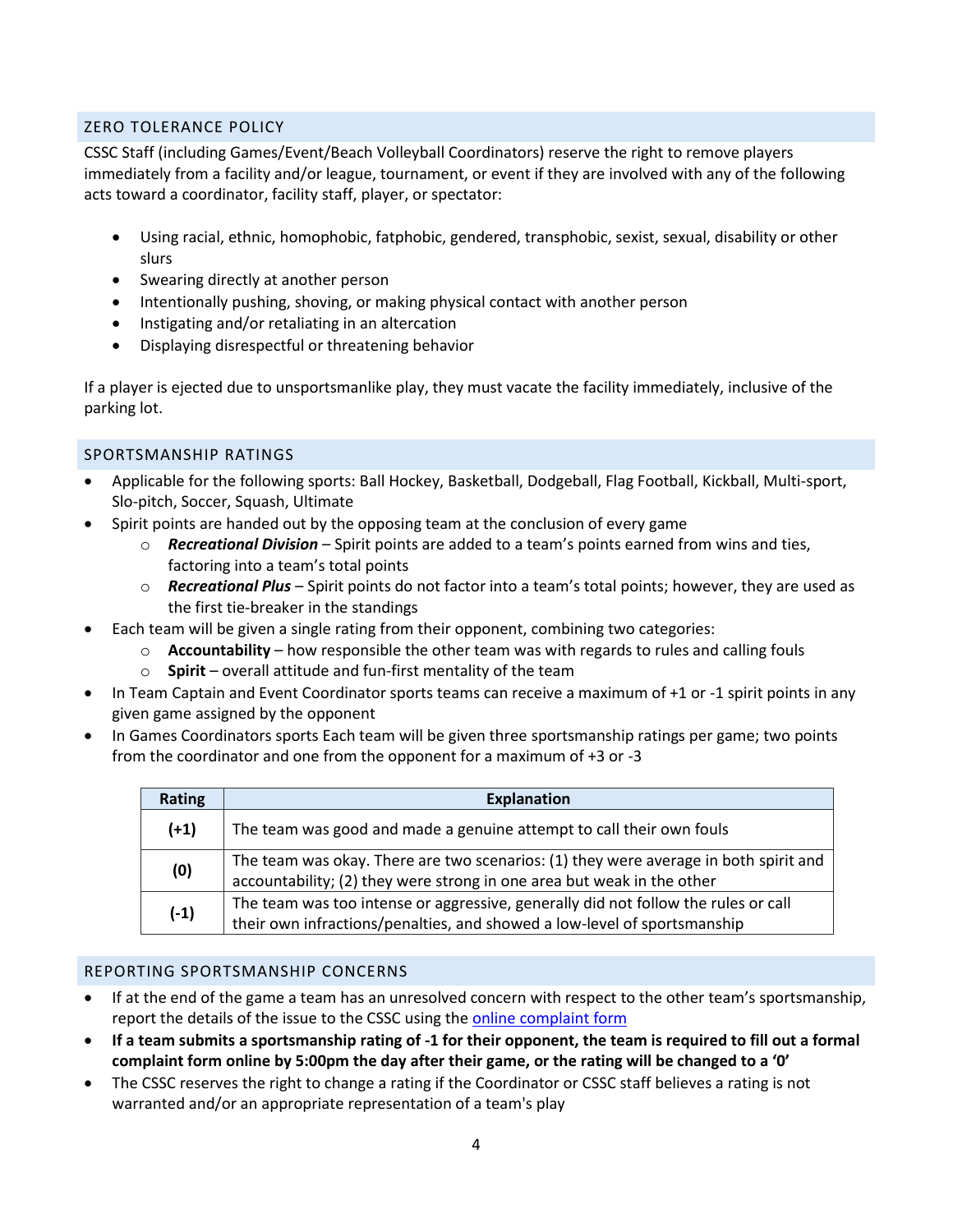# <span id="page-4-0"></span>**3. ROSTERS**

The CSSC is a Co-ed sports league, with a minimum female court/field requirement, unless noted as an "open" league. Each sport's minimum female requirement is outlined in the sport-specific rulebook.

- Minimum female requirements are inclusive of anyone who identifies as female (i.e. players who identify as M or X do not count towards F minimums).
- When registering a full team, there is no limit to the maximum number of players you can have on the roster.
- Prior to the first game of the season, teams must have the total number of players required on the court (in the above chart) confirmed on the roster in MyCSSC
	- $\circ$  If the minimum amount of confirmed roster players is not met, the team will receive a loss for every game played until the requirement is met
- Prior to the first playoff game, teams must have all players who are playing in the playoff game(s) displayed as part of the confirmed roster in MyCSSC.
	- $\circ$  If this requirement is not met, teams will receive an automatic loss and will not be eligible for the championship

### <span id="page-4-1"></span>**4. SUBS**

For all CSSC Leagues, players are responsible for finding their own subs, it is not the CSSC's responsibility to find and/or provide subs for teams.

### <span id="page-4-2"></span>WHO CAN SUB?

• Anyone 18 years of age or older

### <span id="page-4-3"></span>REQUESTING A SUB

Recruiting a sub can be done in one of two ways:

- 1. CSSC Subs Lists: *'Request a Sub'* online through your MyCSSC account to access players who have voluntarily signed up as subs
- 2. Team Invites: Invite a player not on the subs list to the online team roster, through the MyCSSC account function (e.g. friends, family, co-workers, etc)

### <span id="page-4-4"></span>SUB POLICIES FOR REGULAR SEASON

- Subs should be of a similar skill level to the player that they are replacing. Bringing out ringers could result in follow-up action from the CSSC
- All subs must know the rules, understand the level of play, and abide by all CSSC policies

### <span id="page-4-5"></span>SUB POLICIES FOR PLAYOFFS

- Teams that have qualified for a shot at the championship can only bring in subs who have played at least one regular season game with the team
- All teams who are not playing for the championship can bring in subs regardless of how many games they have played with the team
- Prior to the first playoff game, teams must have all players who are playing in the playoff game(s) displayed as part of the confirmed roster in MyCSSC, otherwise they could receive an automatic loss and will not be